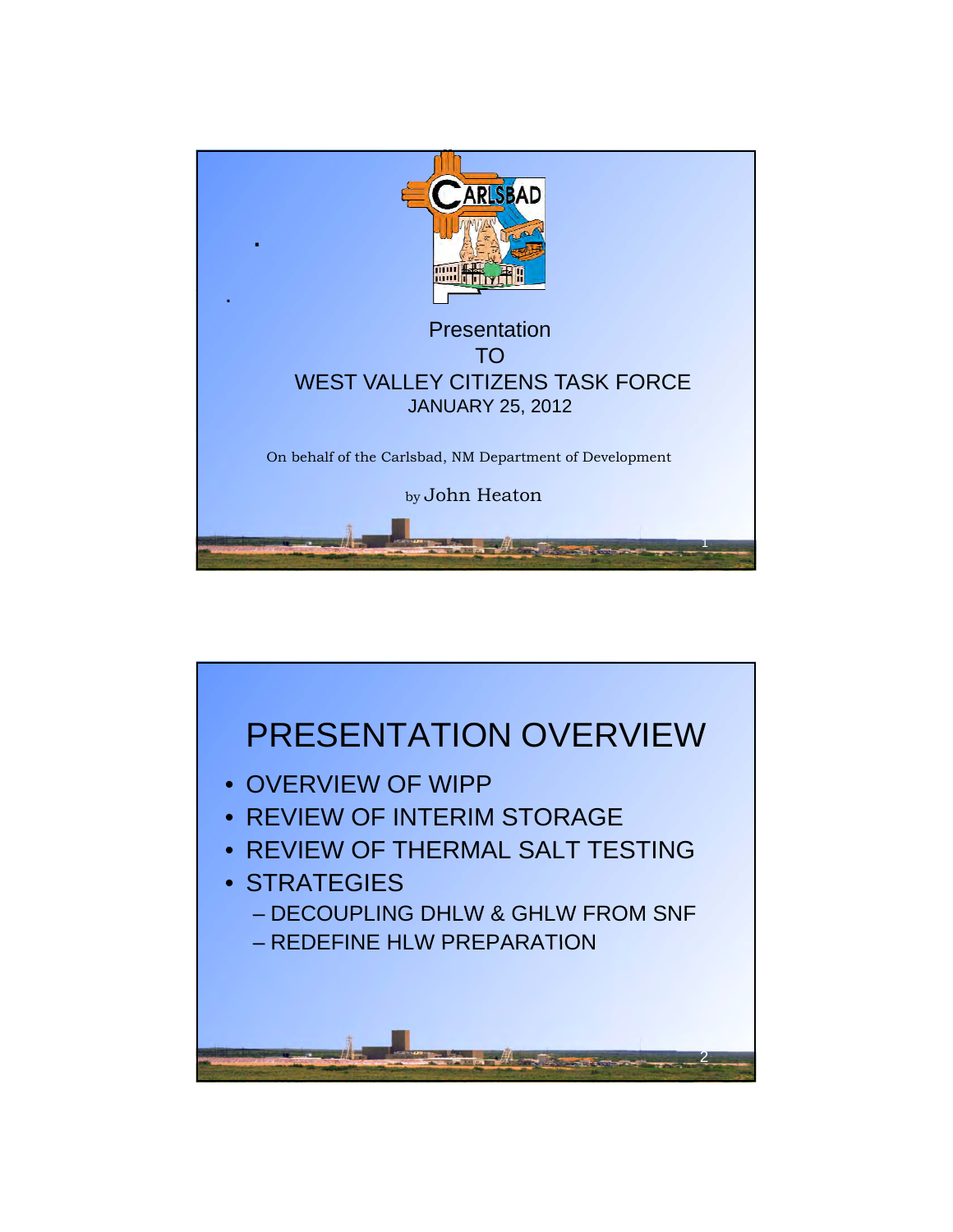### WASTE ISOLATION PILOT PROJECT



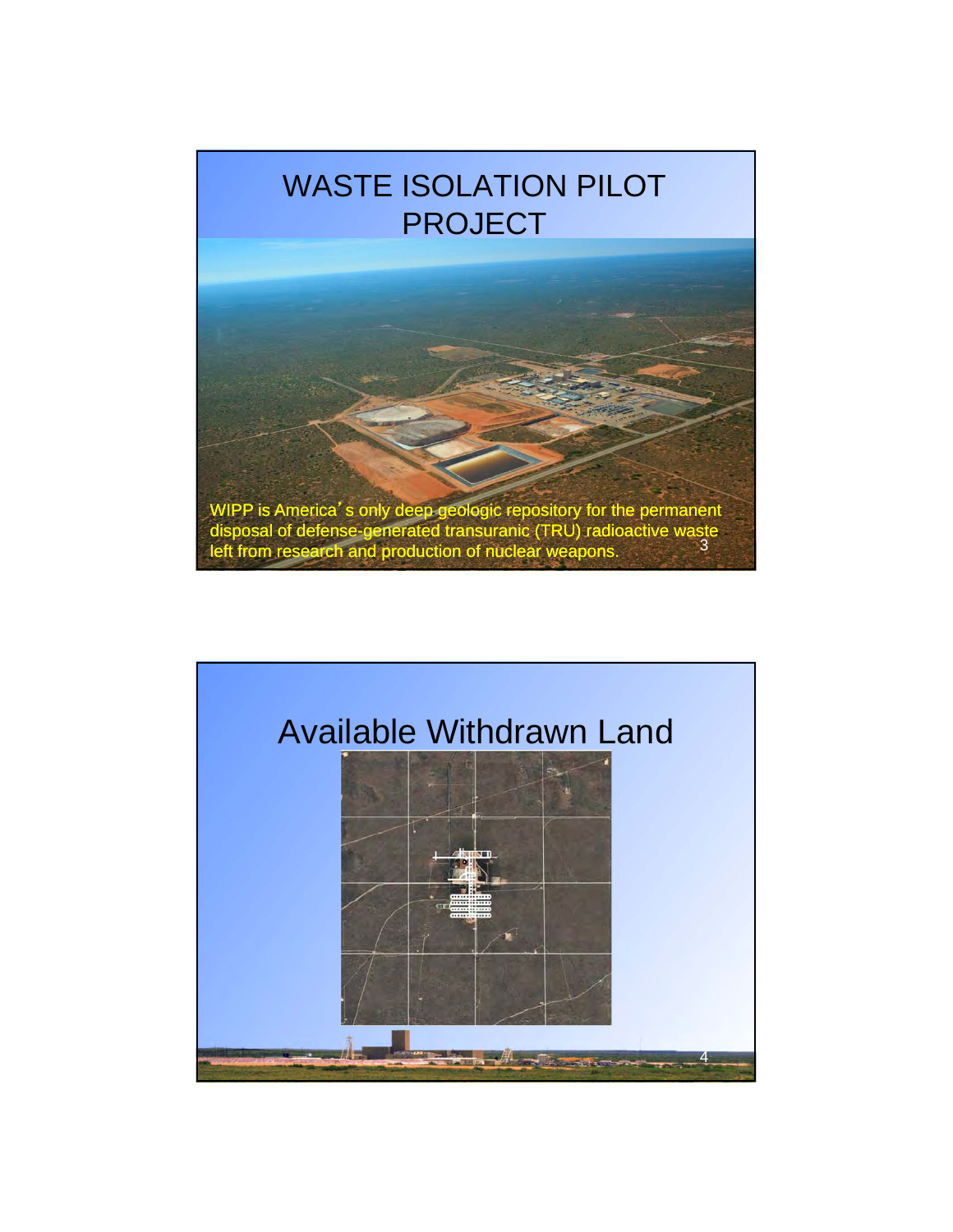

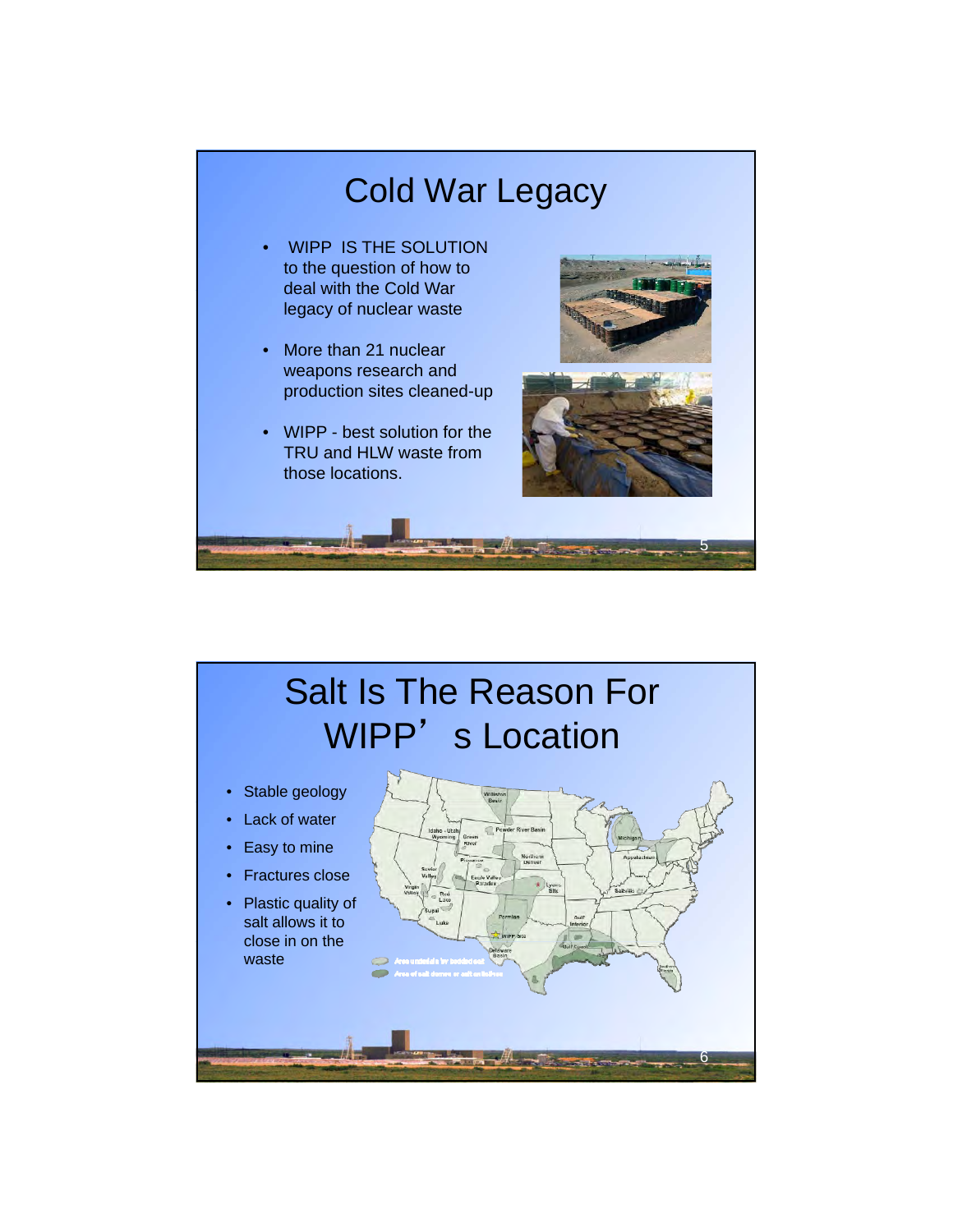

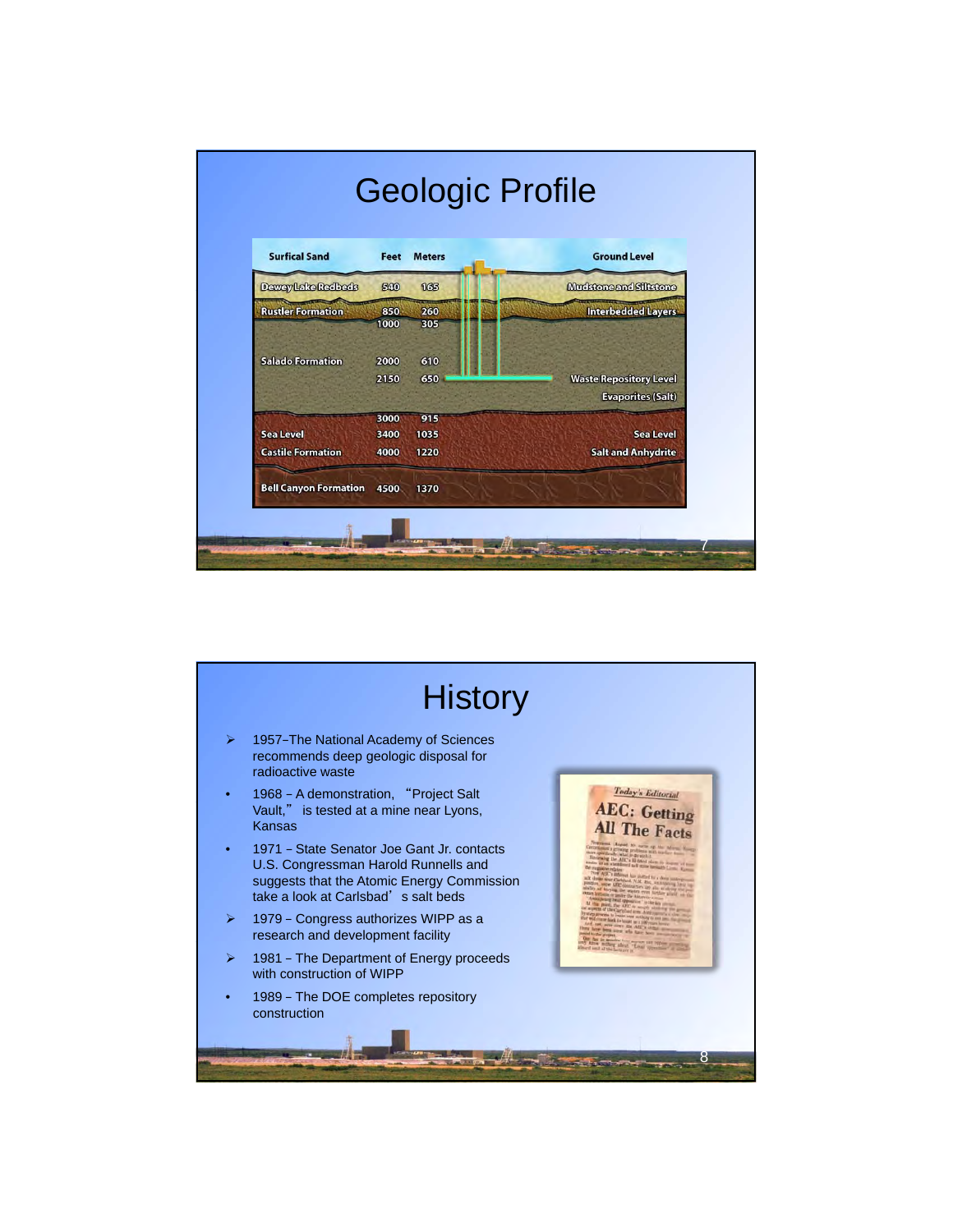

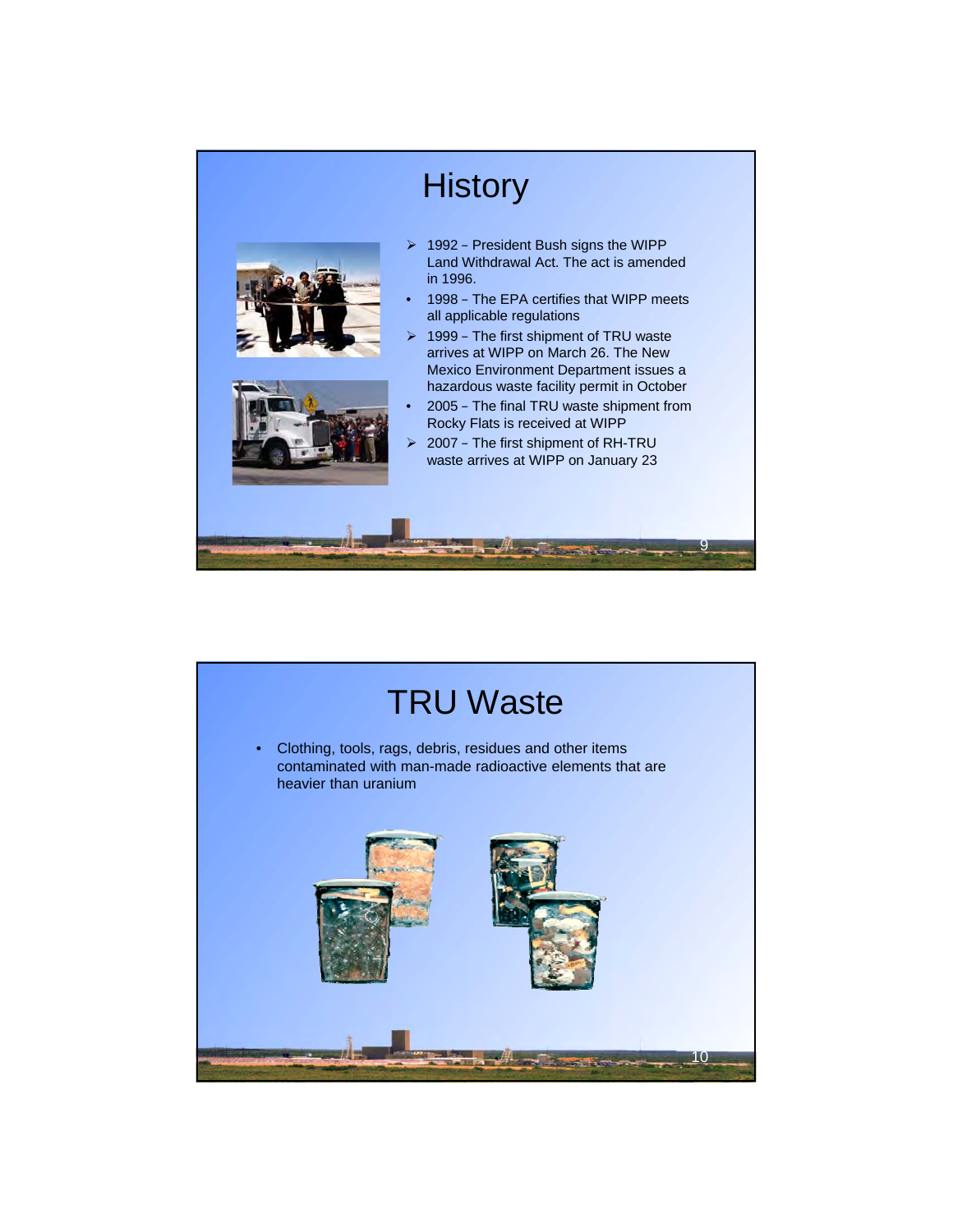#### Contact-Handled (CH)

- Primarily emits alpha radiation (less penetrating)
- Can be handled without any shielding beyond the container itself
- About 96 percent of waste to be disposed at WIPP



Alpha radiation can be stopped with a piece of paper or a layer of human skin.

11

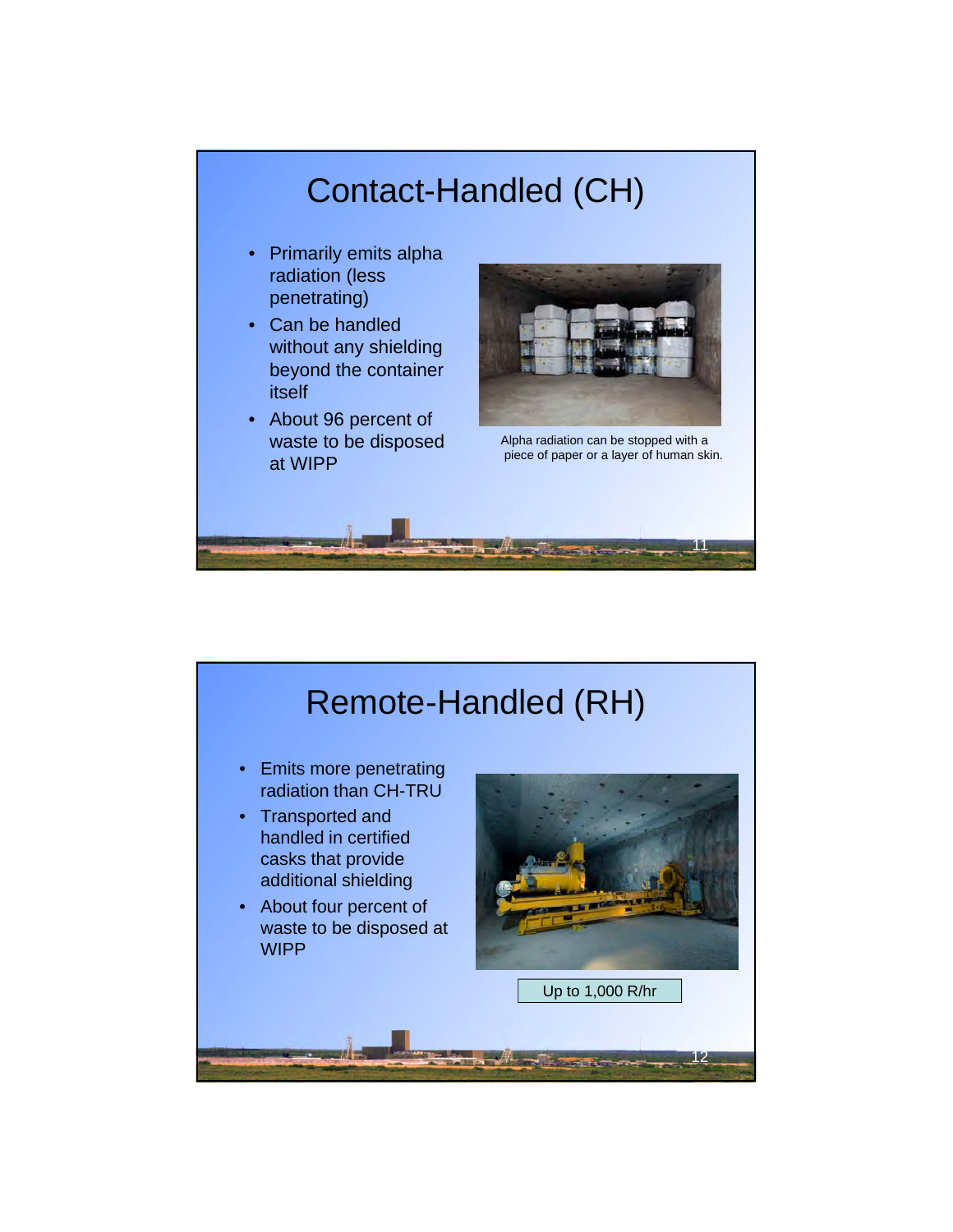

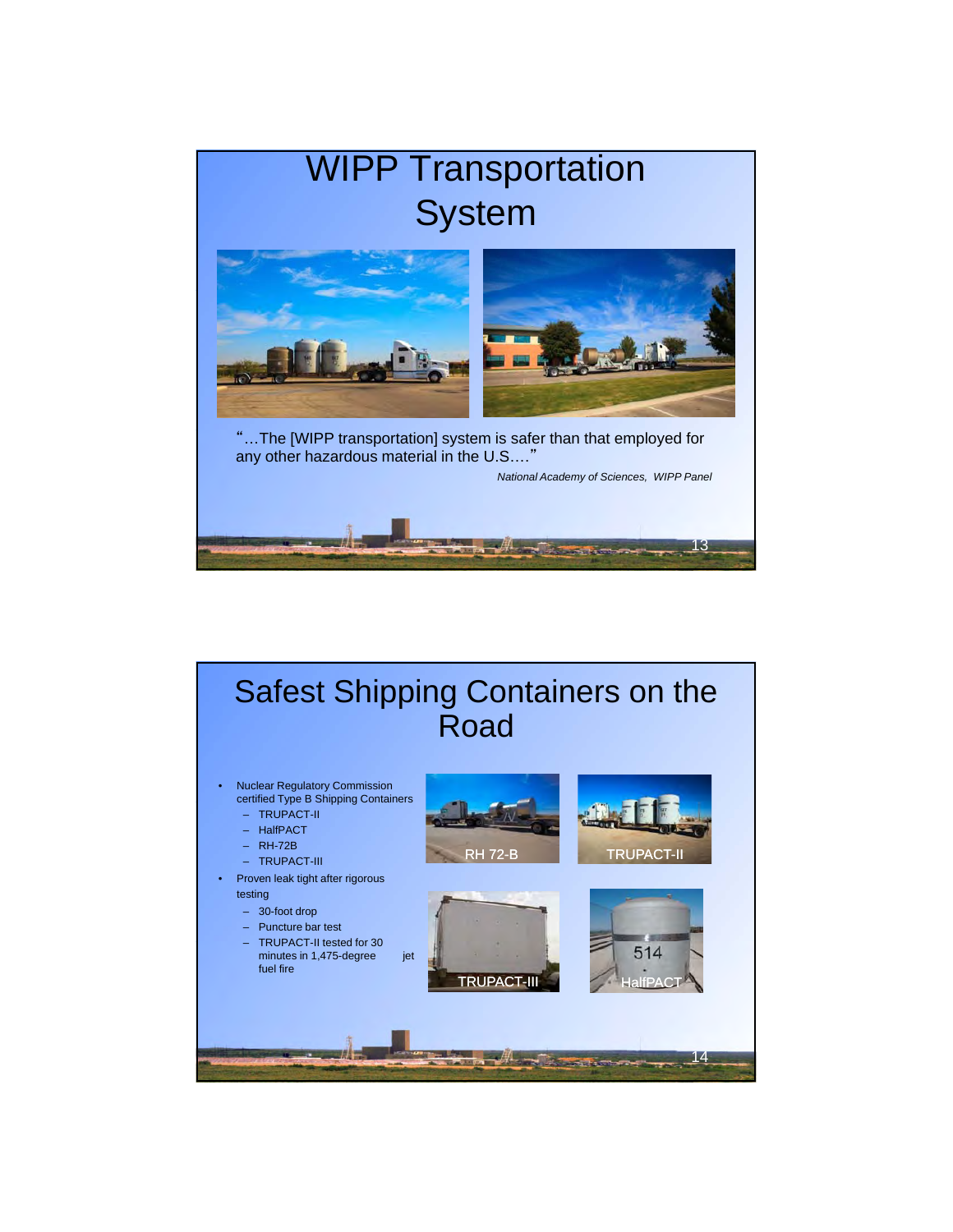

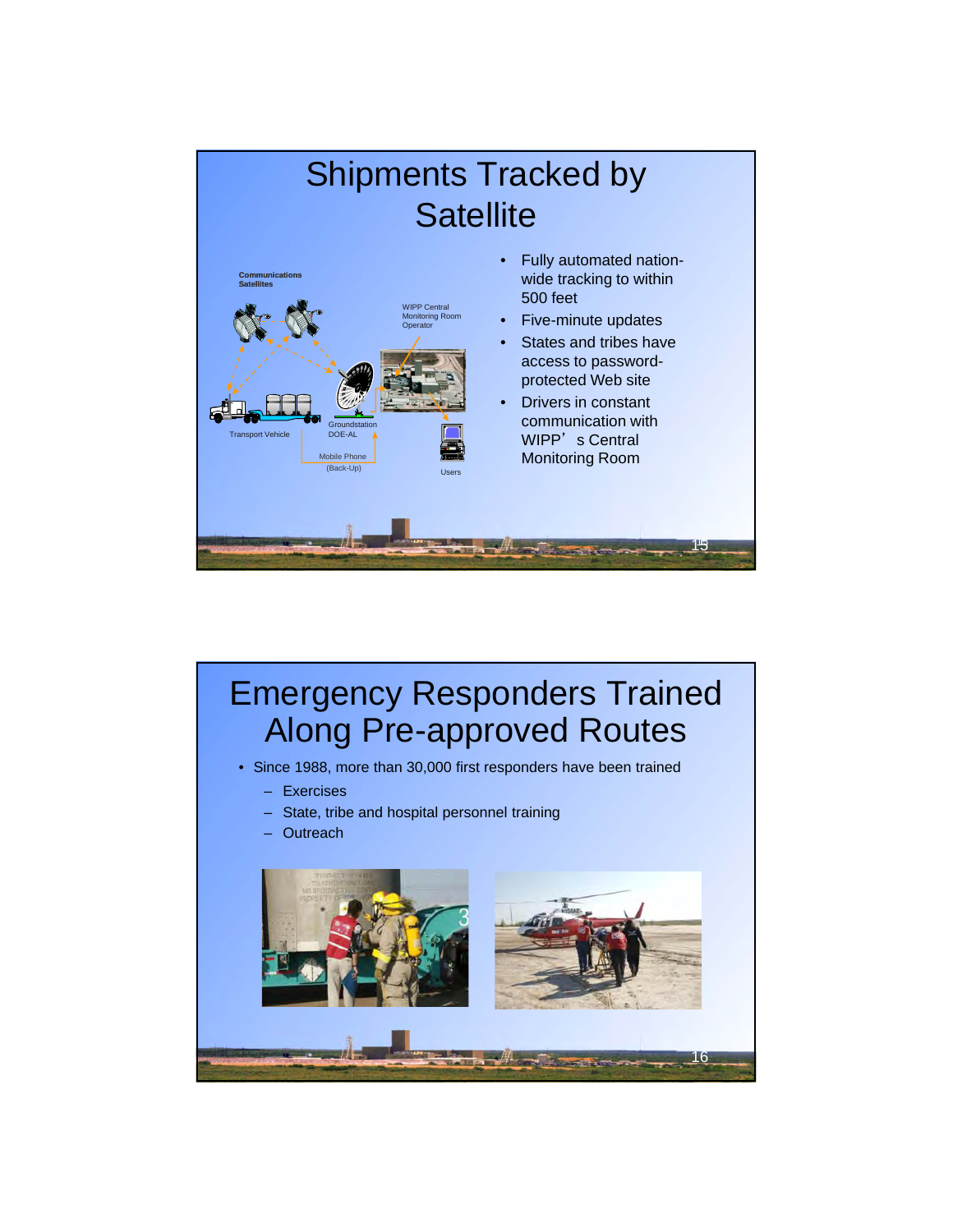

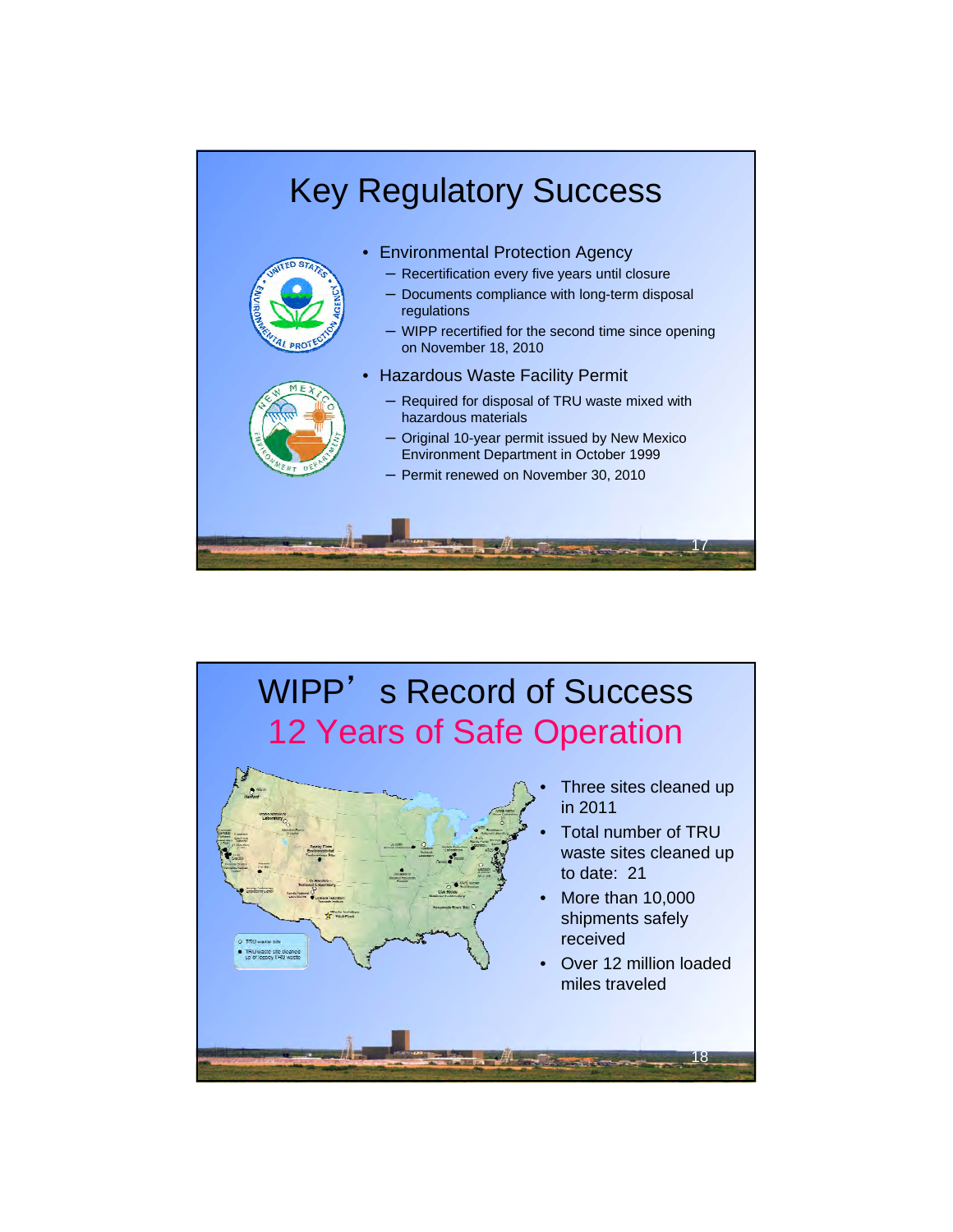

# WHAT WILL WE DO WITH NUCLEAR WASTE/SNF?

- Fukushima, tornados, fires, floods, earthquakes have changed the world earthquakes have changed the
- New nuclear plants are being constructed
- AP-1000 Prototype approved by NRC
- Nuclear power provides carbon free energy
- We must have a plausible, integrated, durable policy to manage used fuel responsibly.

 $\mathcal{L} = \mathcal{L}$ 

20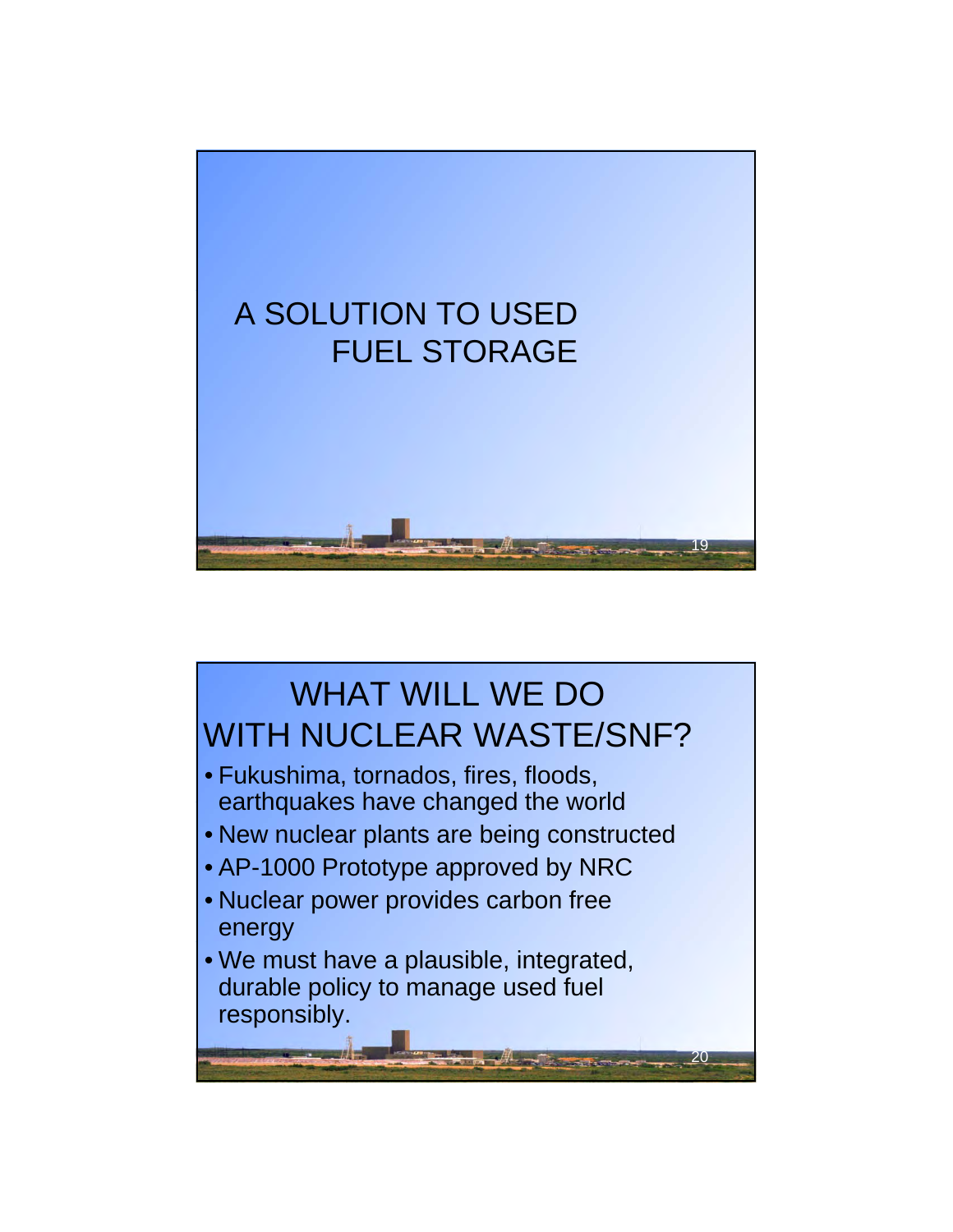

## USED FUEL CURRENT **EVENTS**

- Yucca Mountain project being terminated
- New NRC rules for fuel pools & dry cask storage
- Center piece of Blue Ribbon Commission on America's Nuclear Future recommendations will be *centralized interim storage*

22

• Waste Confidence Rule revised

 $\frac{1}{2}$ 

- Fed-Corp legislation introduced last year
- Interim Storage bill introduced this year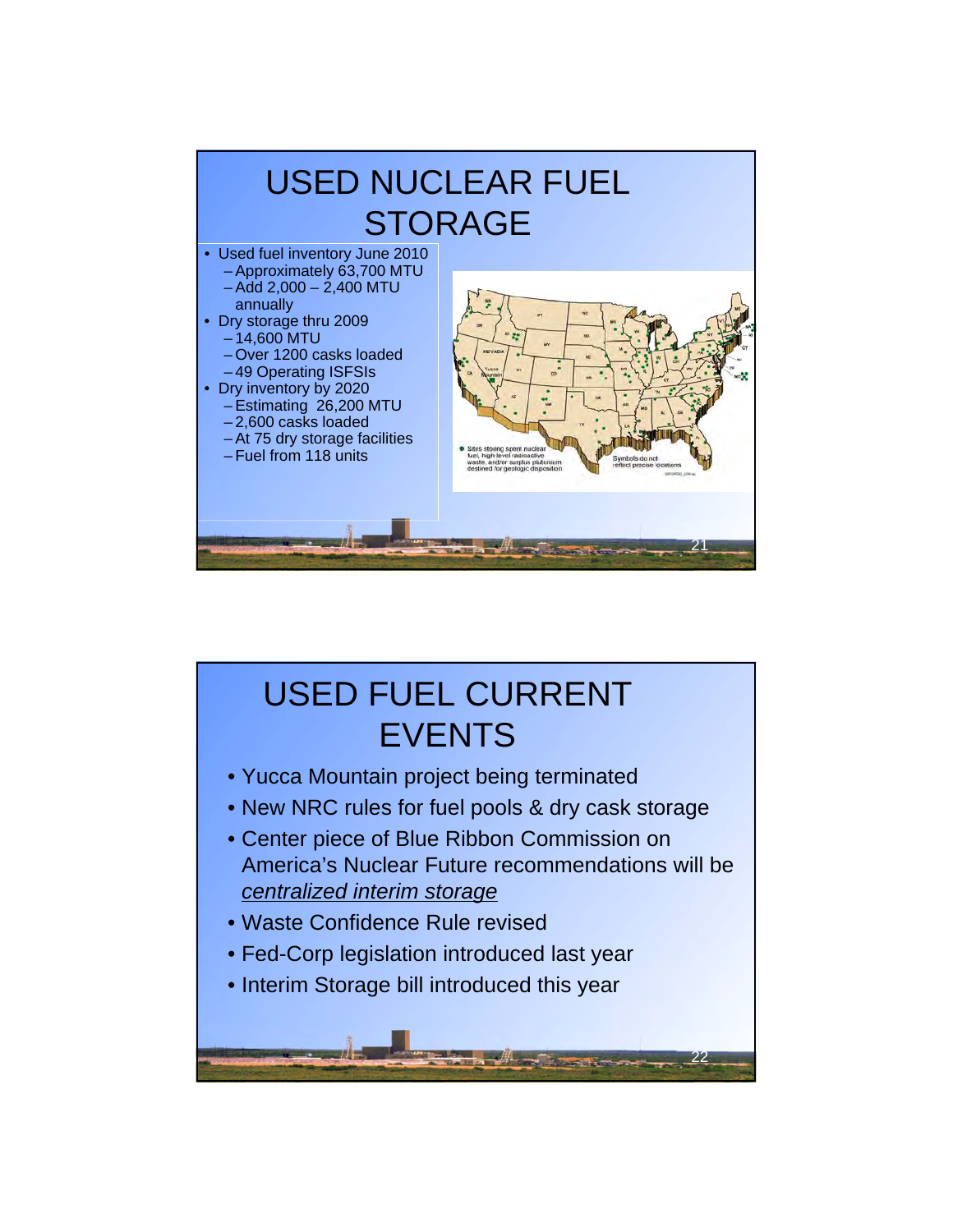

- 40 years of nuclear electricity generation has electricity generation produced only a small amount SNF
	- –entire inventory would only cover a single football field about 7 yards deep



## USED FUEL STORED IN POOL

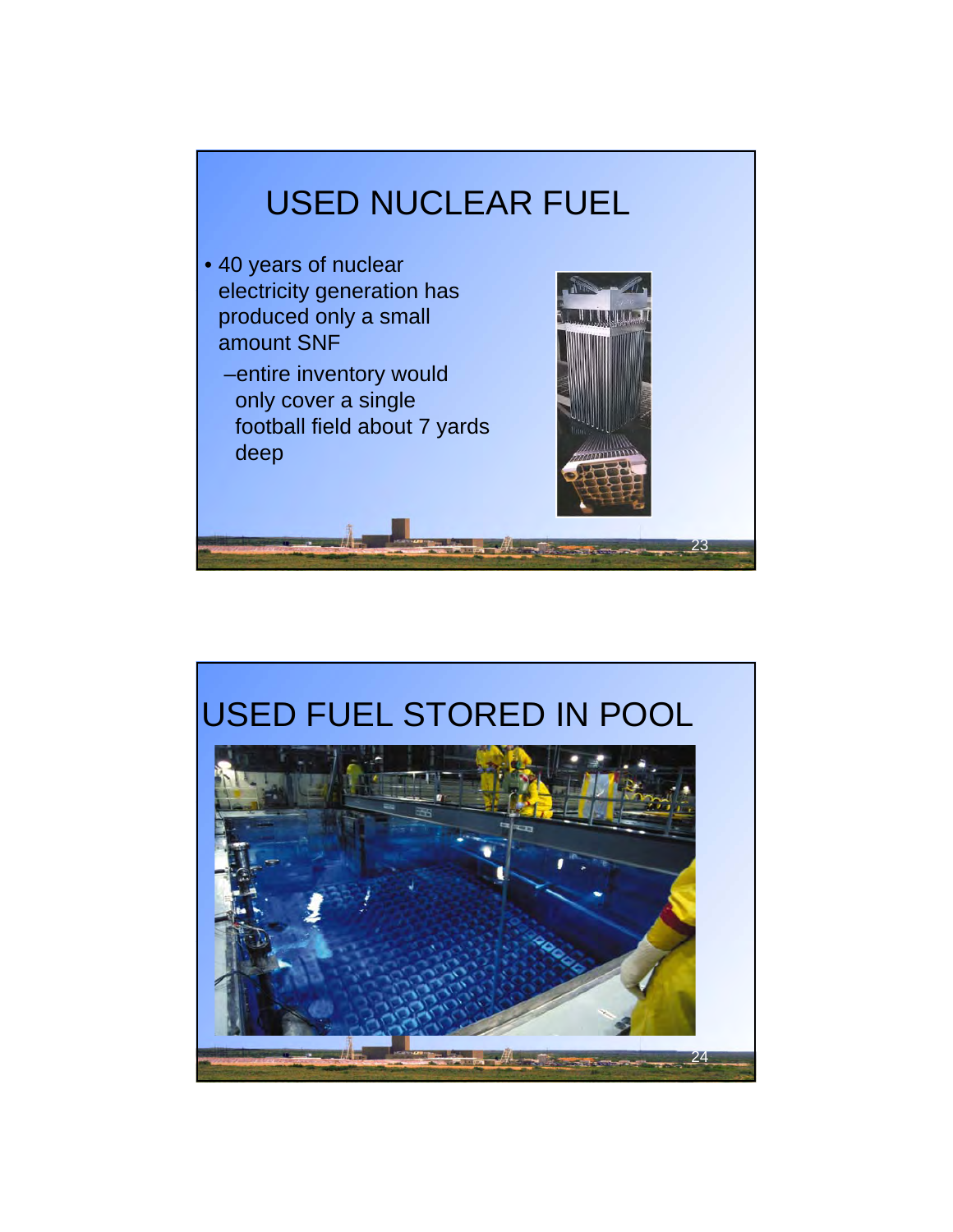#### **WHY CENTRAL INTERIM STORAGE OF USED FUEL?**



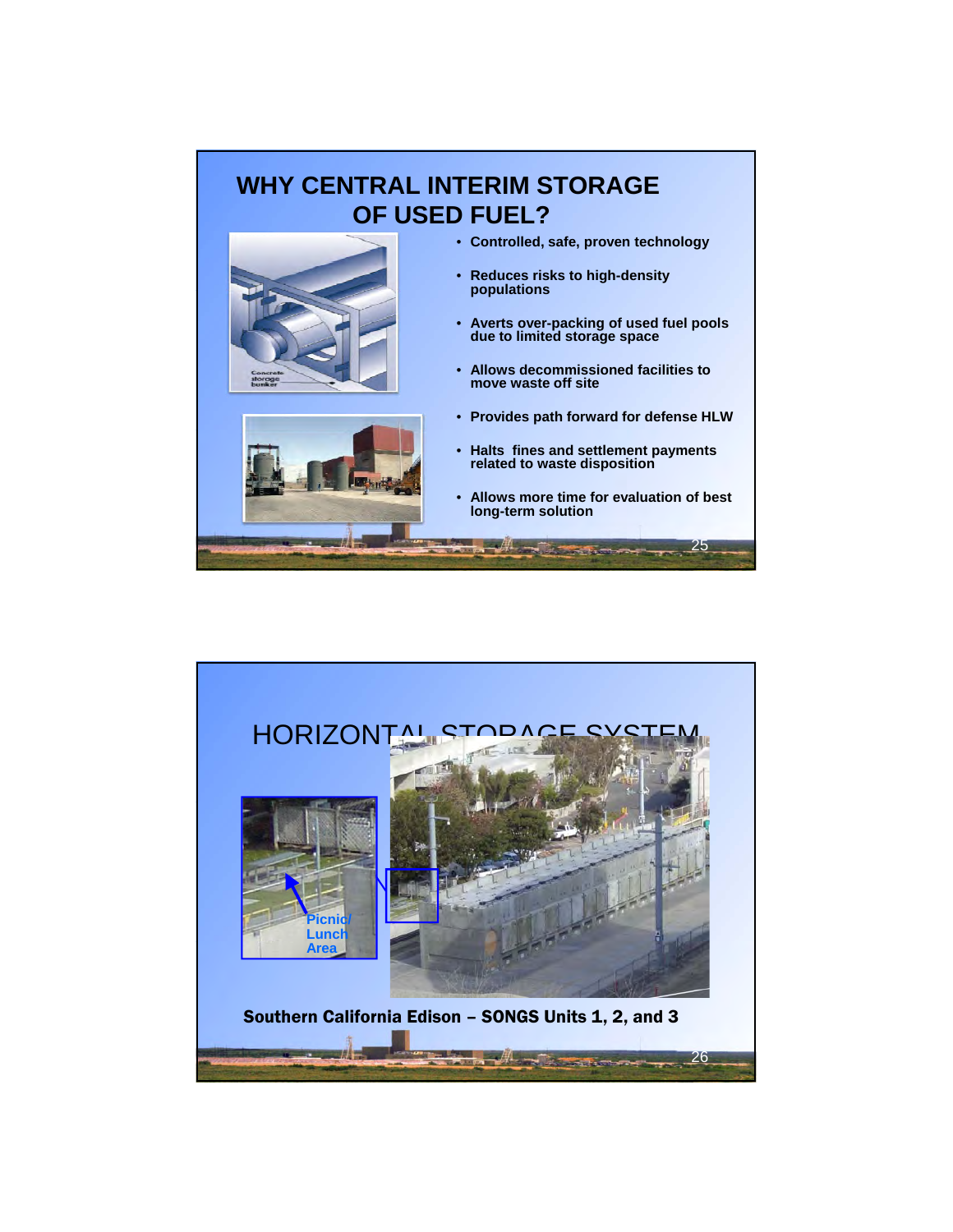



#### EDDY LEA ENERGY ALLIANCE (ELEA)

- **ELEA is an LLC that includes the cities of Hobbs and Eddy and Lea counties**
- **ELEA purchased 1,000 acres of land approximately halfway between Carlsbad and Hobbs, N.M. for potential use**
- **Land studied extensively during Global Nuclear Energy Partnership process**

 $H -$ 

• **Includes land ideal for interim storage**

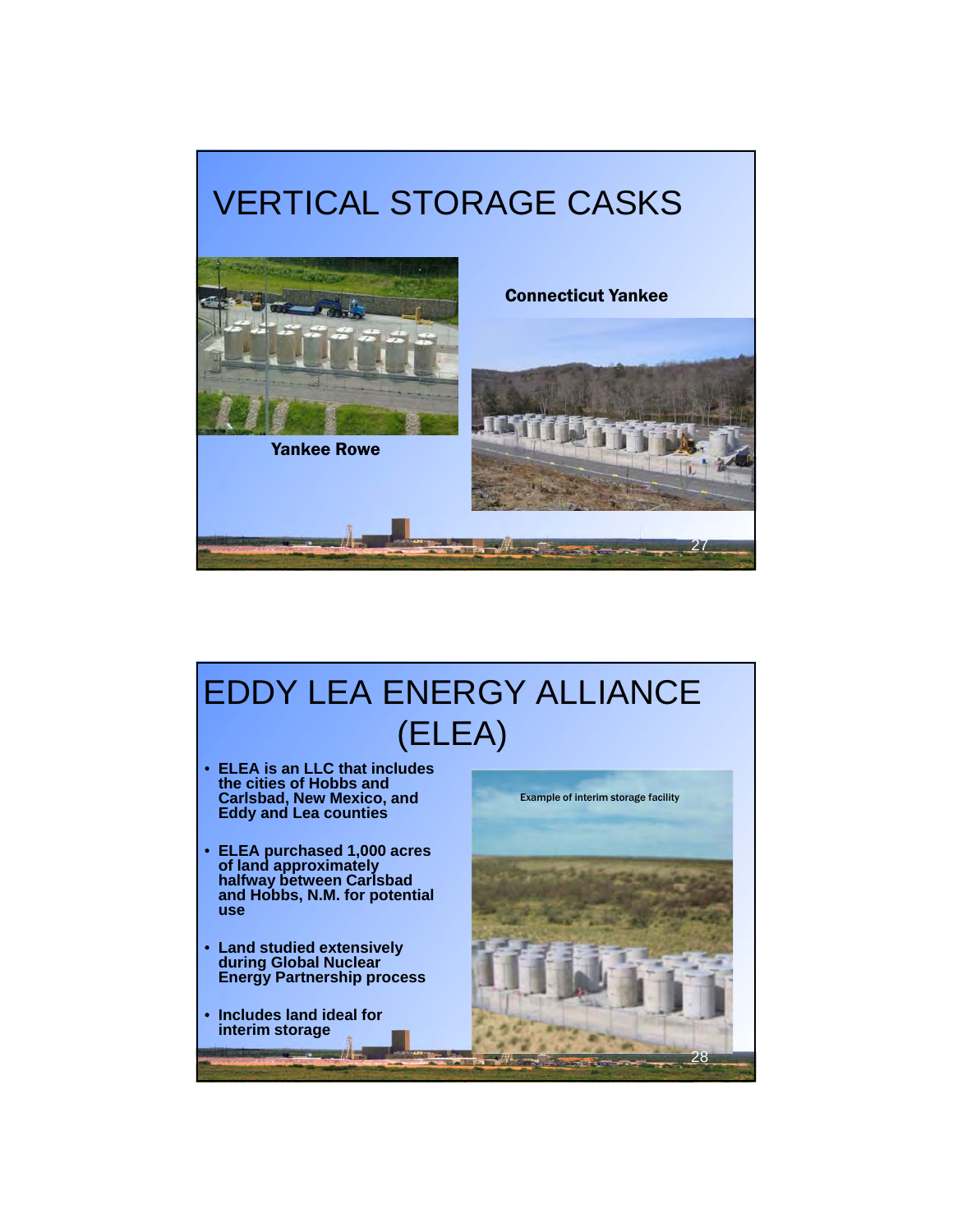

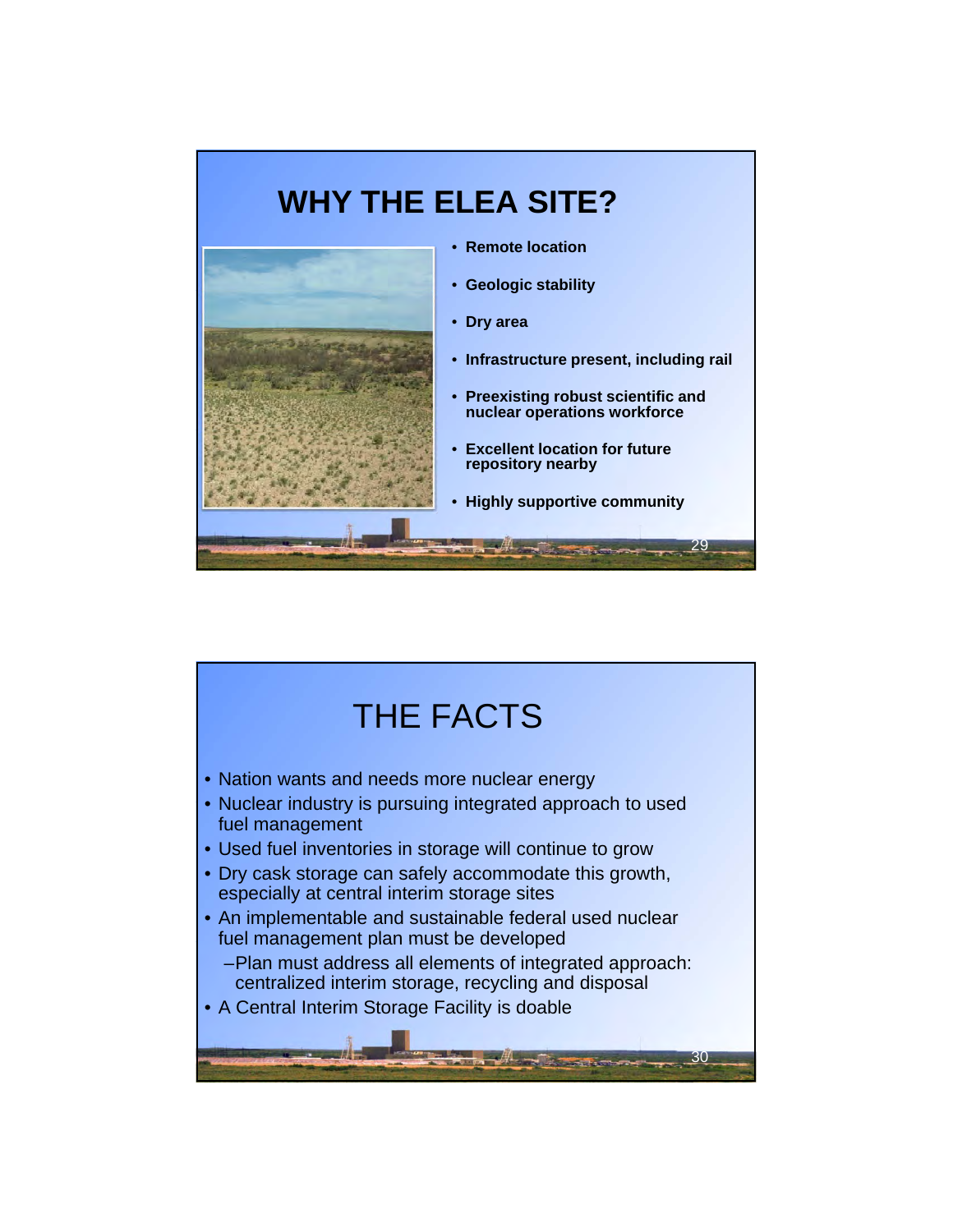

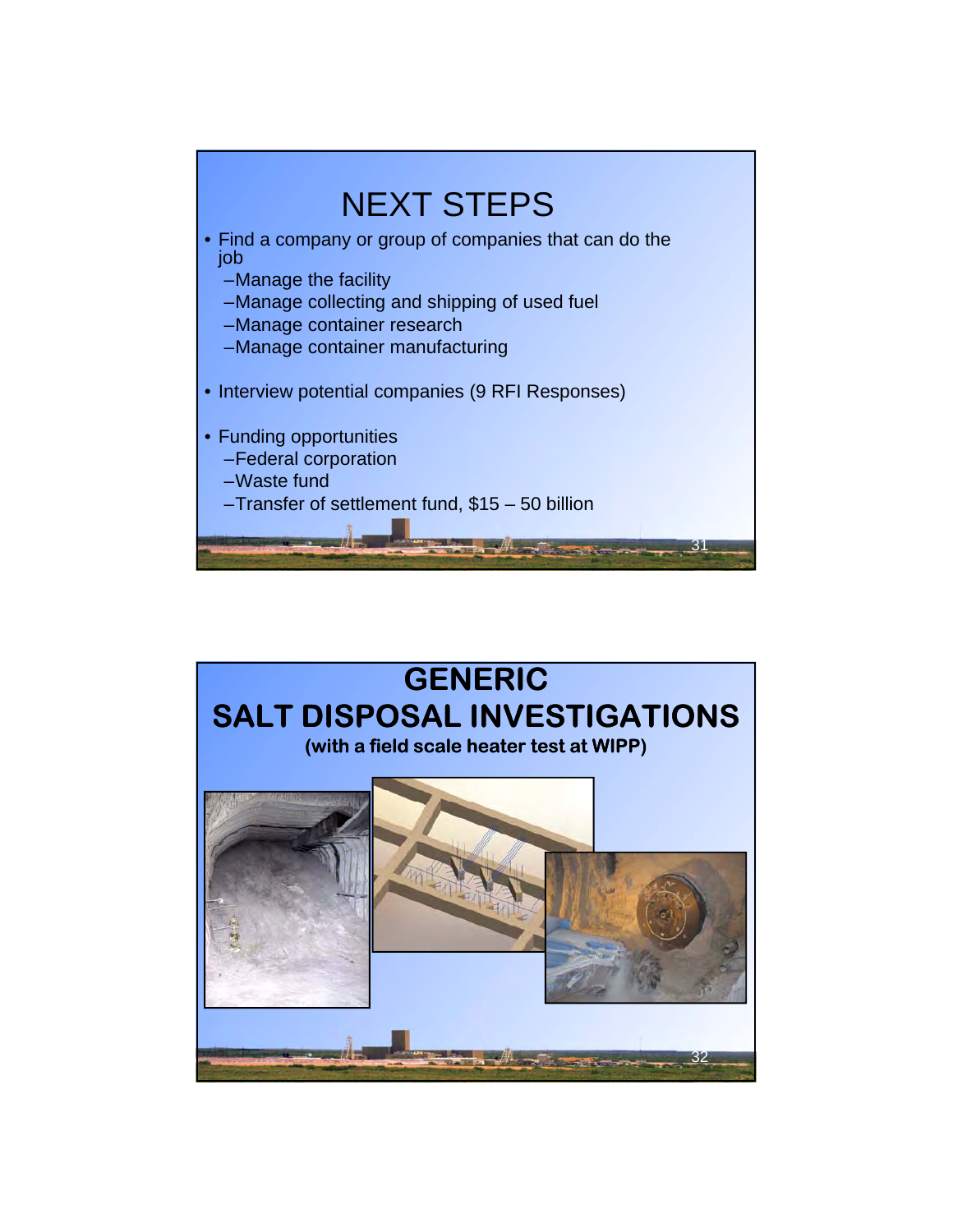

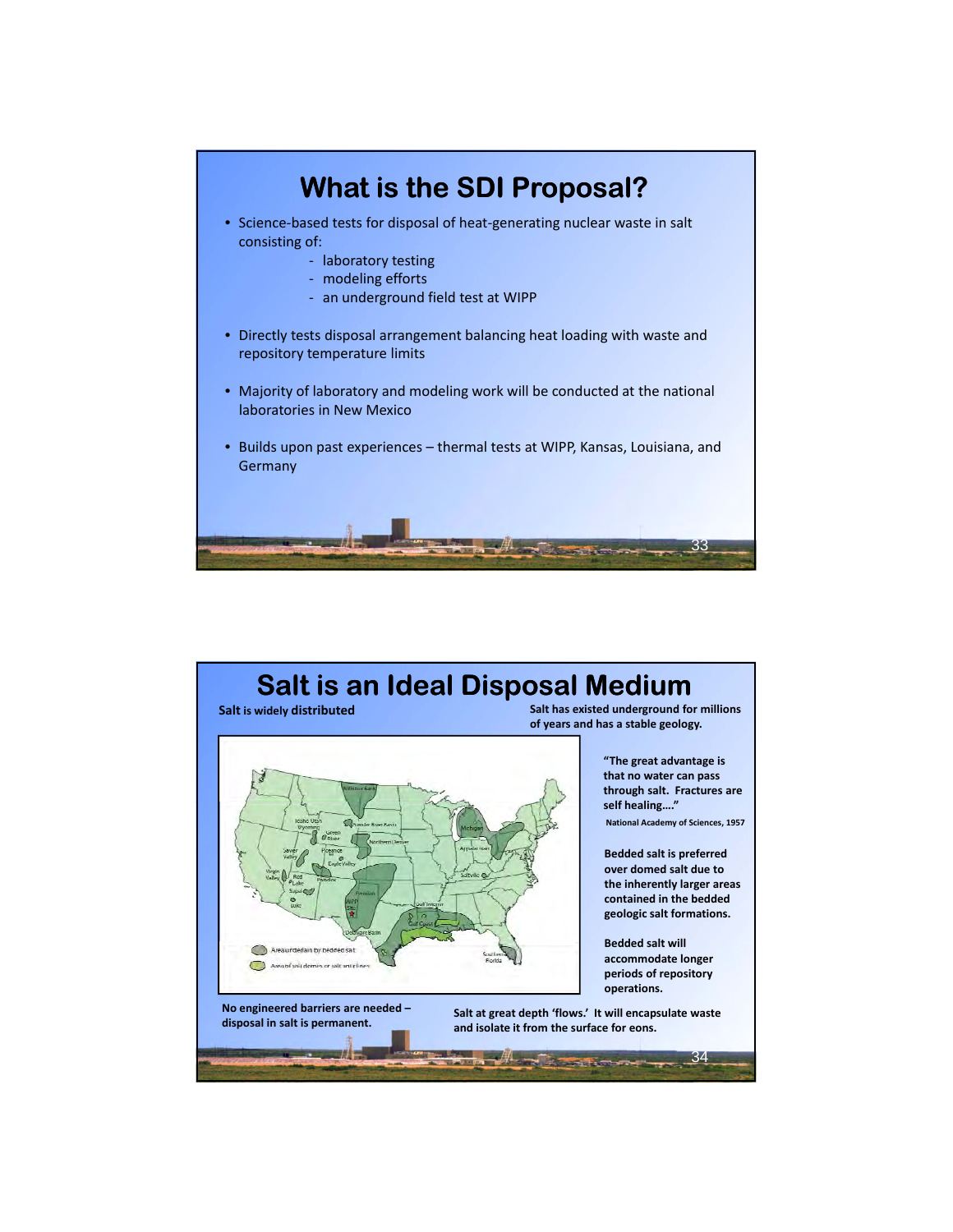

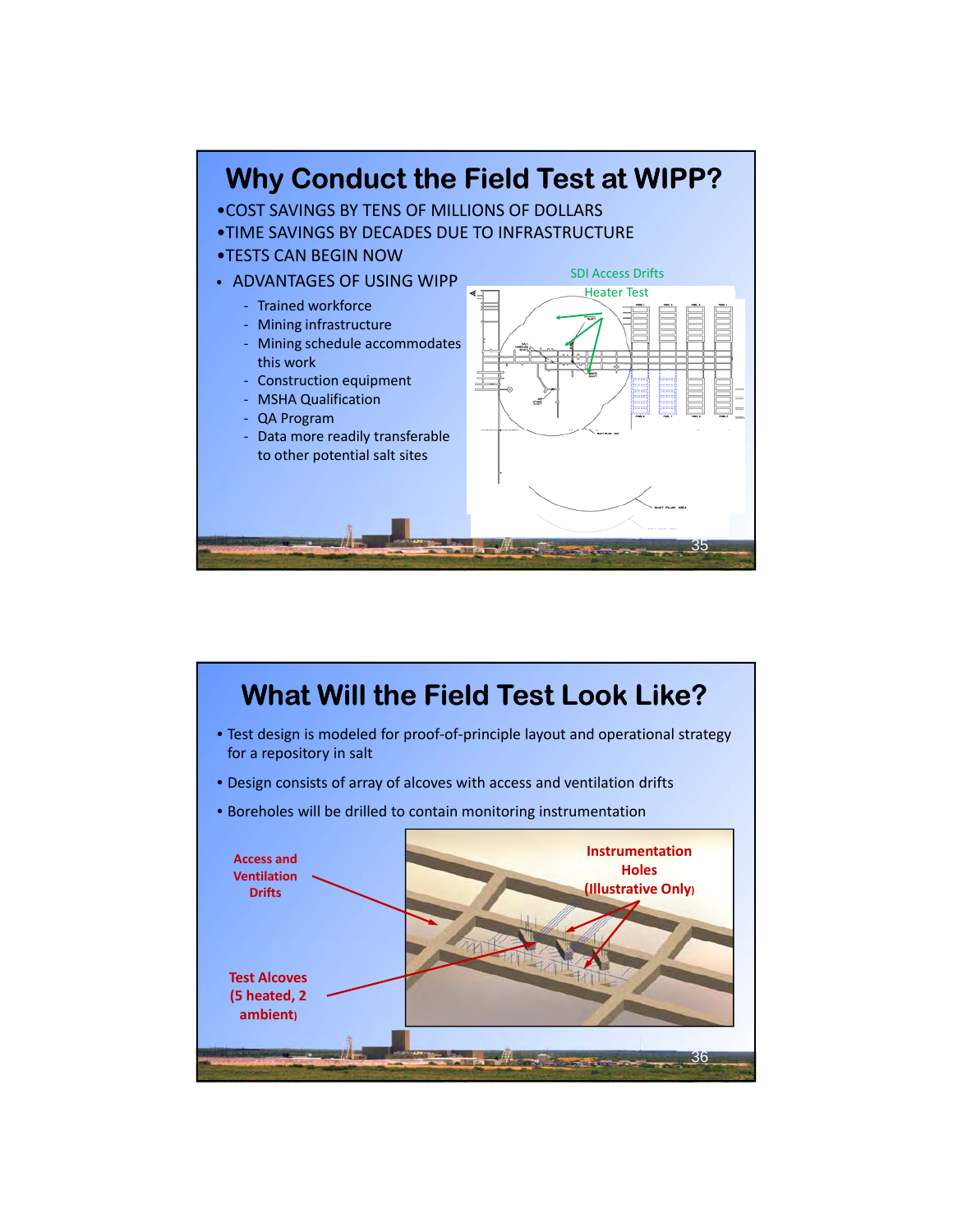

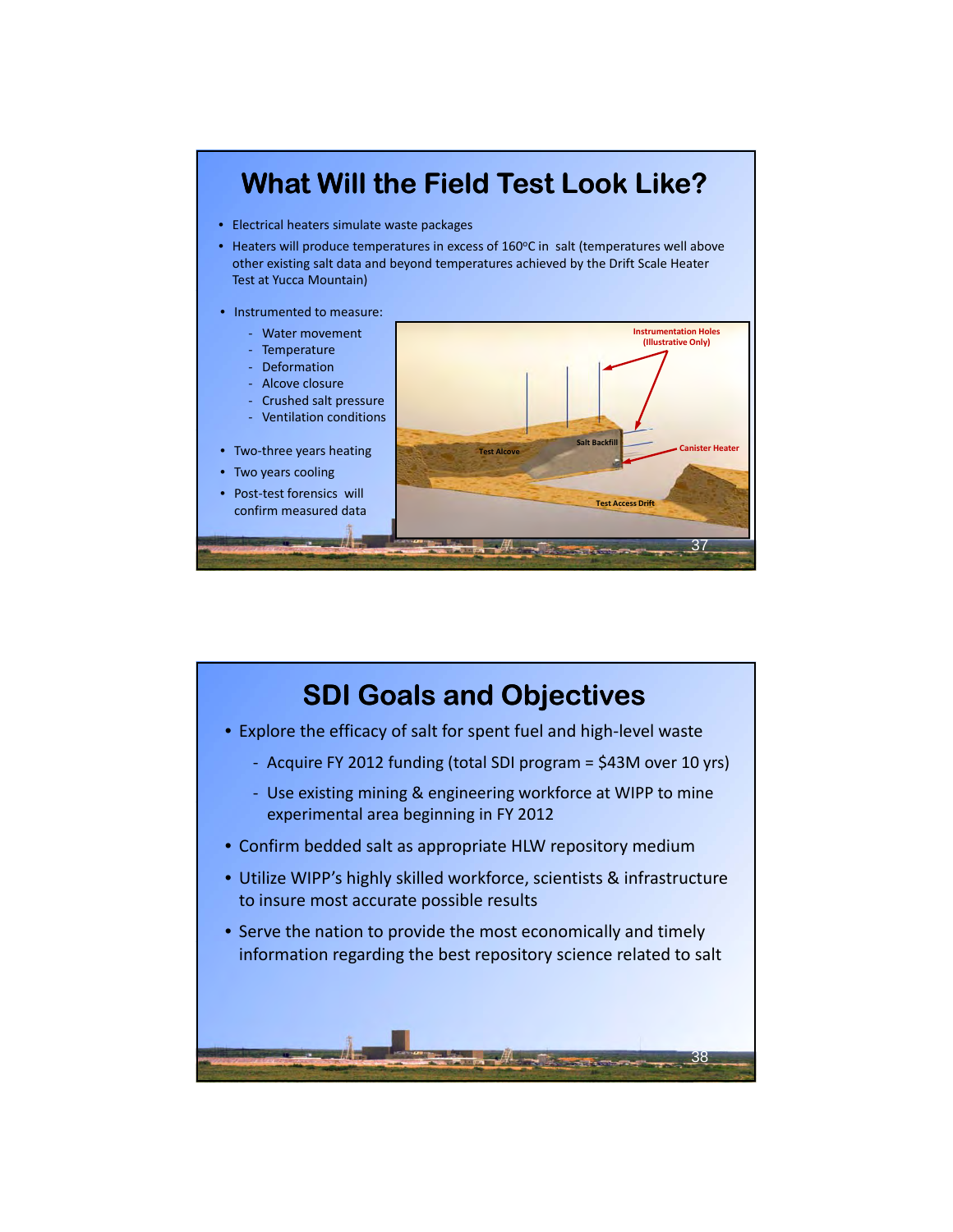

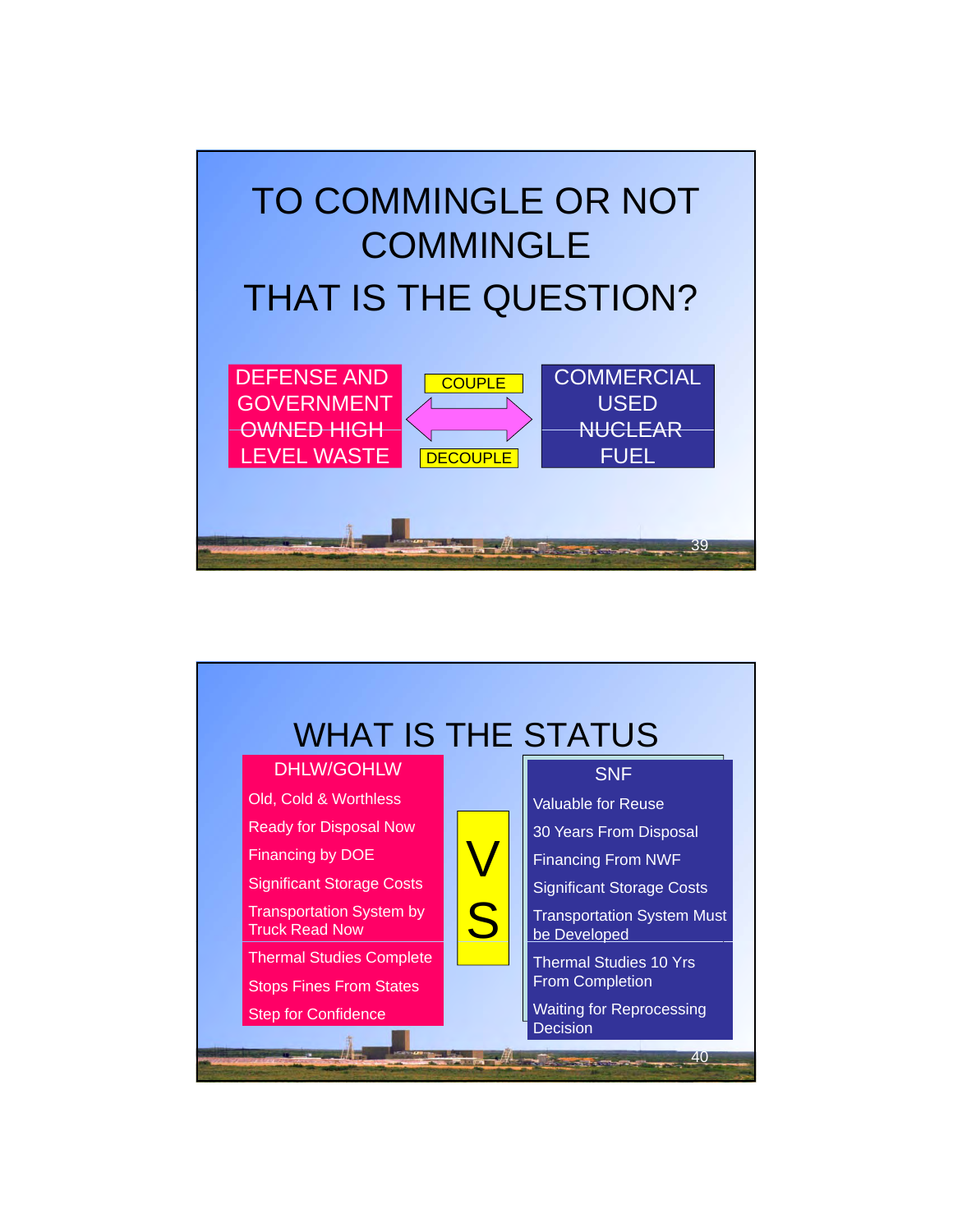#### SHOULD COMMINGLING OR SEQUENCING BE THE STRATEGY?

- SNF SHOULD NOT BE LEFT BEHIND
- IT SHOULD BE AT A CENTRAL ISF TO REDUCE RISK & UTILITY LIABILITY UNTIL REPROCESSING OR DISPOSAL DECISION
- DHLW/GOHLW IS READY FOR DISPOSAL & SCIENCE COMPLETE
- DHLW/GOHLW SHOULD PROCEDE NOW
- DHLW/GOHLW DISPOSAL PROVIDES ROADMAP & PROOF OF PRINCIPLE FOR SNF THAT WILL **FOLLOW**
- *ONE WASTE STREAM SHOULD NOT STOP*  **COTHER 2019 - 2019 - 2019 - 2019 - 2019 - 2019 - 2019 - 2019 - 2019 - 2019 - 2019 - 2019 - 2019 - 2019 - 2019 - 2019 - 2019 - 2019 - 2019 - 2019 - 2019 - 2019 - 2019 - 2019 - 2019 - 2019 - 2019 - 2019 - 2019 - 2019 - 2019**